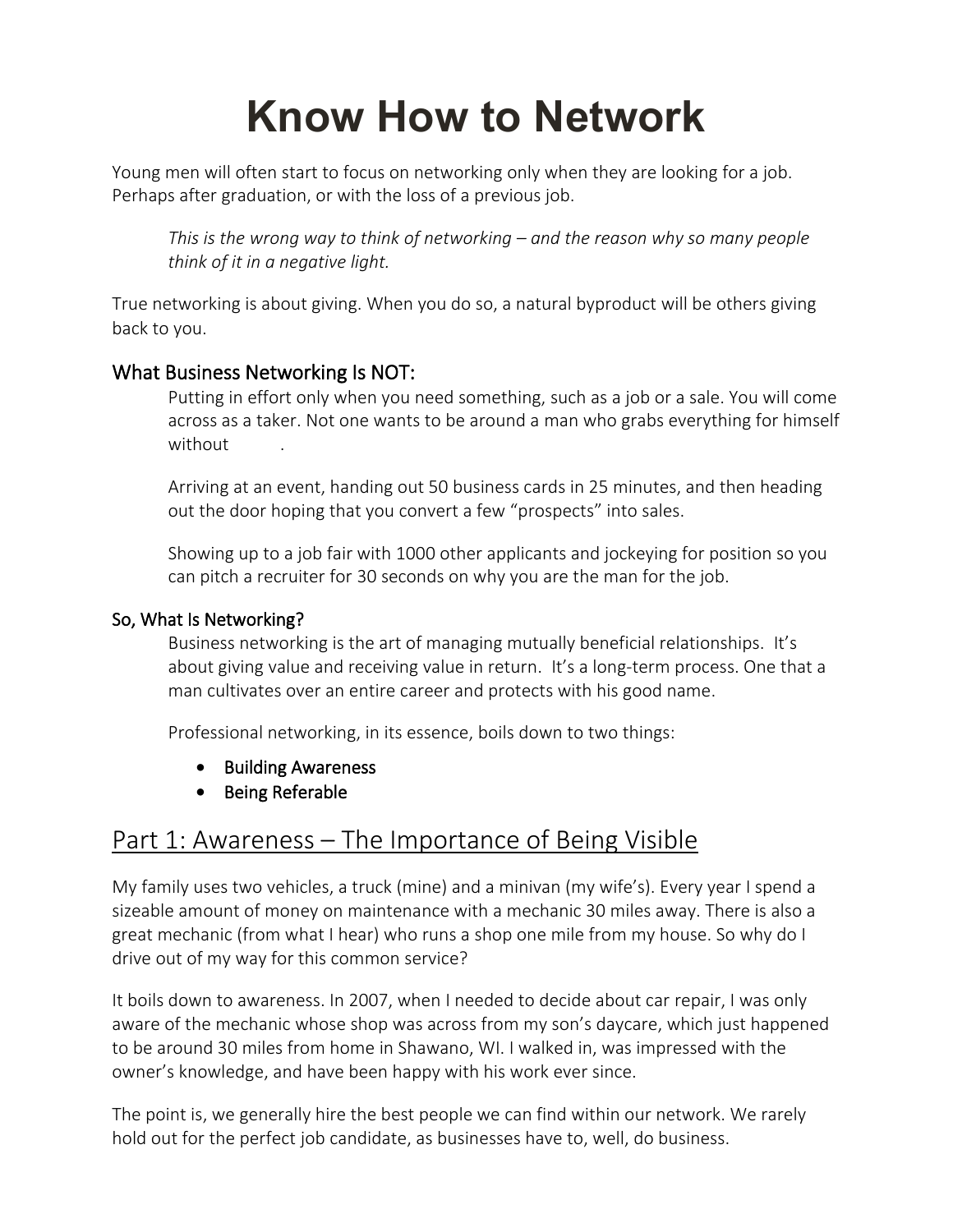So how do you get out in front of the person you need to be seen by?

# Awareness Tip #1: Engage Your Circle of Influence

Your personal network starts with the people you already know. For most of us that includes friends, families, co-workers past and present, and people we went to school with. Stay in touch with all of them and let everyone know what you are looking for – whether it's a service need or a new career. You never know when someone is going to turn from a passing acquaintance into a useful contact. The internet has made keeping up on old acquaintances much easier. Now you have no excuse. Keep an eye on where all your old friends and classmates have moved to and what they're up to. Lightly engage with them and sincerely ask how their careers and lives are developing. Any deep relationship always starts with a shallow beginning.

Most people are passive about connecting with old friends or classmates, so you'll need to be the proactive one. Send real holiday and birthday cards and be sure to always send a nice note, or at least an email, for events like marriages, children, new jobs, etc. People really do remember these things.

You probably won't see much immediate reward for your diligence, but you'll be remembered more clearly than all the other old friends, relations, co-workers, and so on that haven't bothered to send the occasional greeting card or online message.

What this means is that you'll have the hard work already done when you need assistance from one of those friends. It'll also encourage them to come to you for favors, giving you a chance to increase your likeability as well as your presence in their life.

## Awareness Tip #2: Talk to Strangers

You never know where you're going to make a professional connection.

Increase your chances of doing so by being social when you're out in public. Talk to the person next to you at the hotel bar. Ask your local barista how they're doing. Circulate at parties and introduce yourself to new people, rather than clustering with the guests you already know.

The art of conversation is a forgotten skill, and it seems like most young men are content with putting their heads down and texting or checking their Twitter feed. Break yourself of this habit.

Now I admit – talking to new people takes a bit of courage. Cultivate it. Practice approaching strangers, offering your hand, and simply saying, "Hi there! I don't think we've met. My name's  $\_\_\$ ."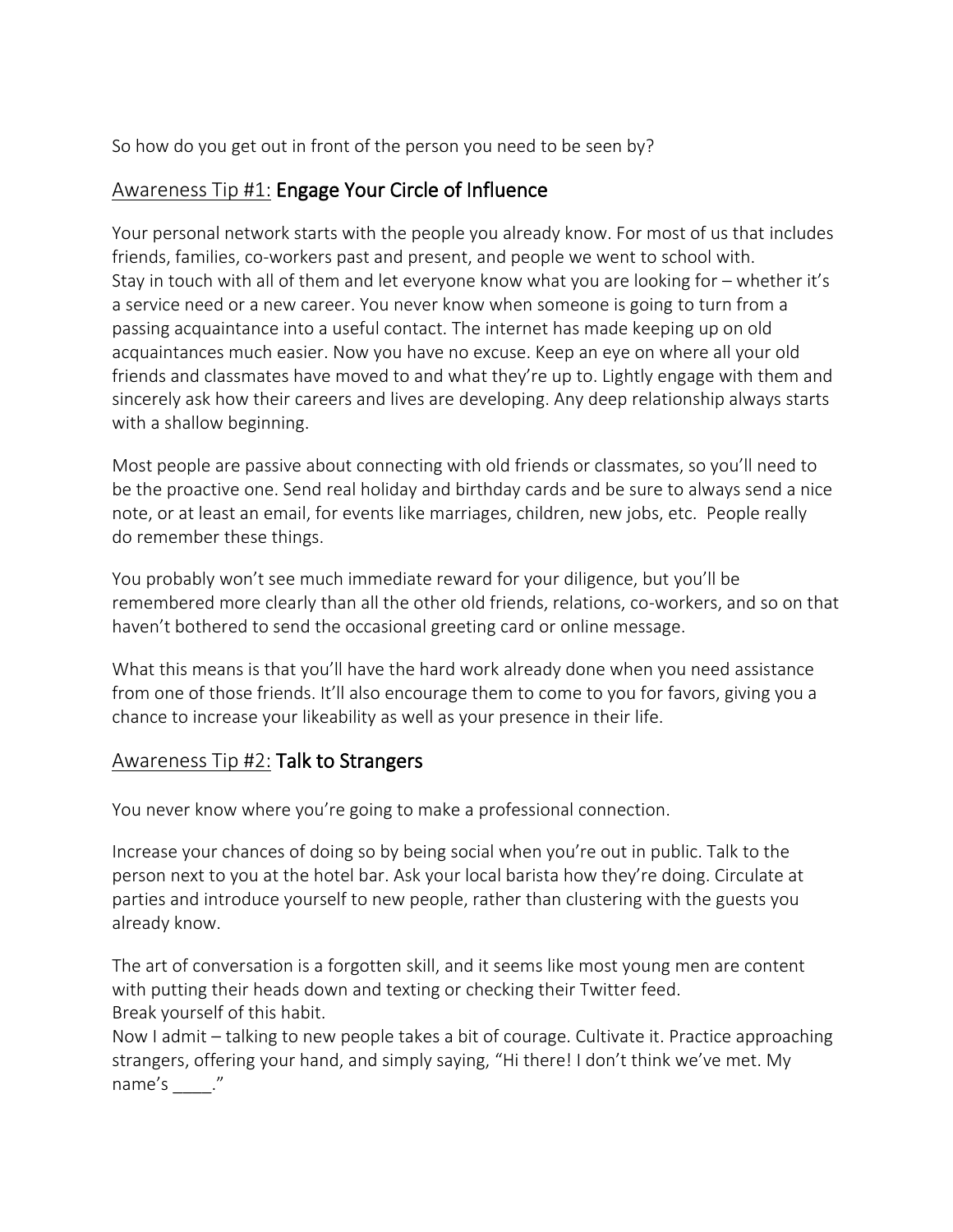This basic skill will work everywhere from a neighborhood tavern to a black-tie gala. Be prepared to follow it up with simple, neutral questions like, "What brings you here?" Not everyone is good at talking to strangers, and you can expect to be the one guiding the conversation at first.

From time to time it won't come off right. You'll get someone who's shy, or snobby, or just distracted, and the conversation will end almost as soon as it begins. But the best thing about introducing yourself (and being good at doing so) is that you can move right on to the next person and do it again.

Master this skill in today's day and age and you'll be way ahead of most young men.

## Awareness Tip #3: Follow Up

Meeting people is great. But to actually network you have to get them to connect with you after that first meeting, otherwise you're just a fading memory (if that).

The best ways to follow up are:

- Give out accurate contact information.
- Give a reason for the other person to follow up with you.

For example: Business cards with basic contact info are a dime a dozen at conferences. But if you hand a person a card with a handwritten invitation, "Send me an e-mail and I'll see if I know anyone with an opening in your field," etc., you're much more likely to actually get that e-mail.

Business cards are still the most convenient way to give someone your contact info (at least in person), but smartphones have made it possible to send an e-mail, Facebook or LinkedIn invite, or other electronic contact right then and there. Make use of all the available options. Someone looking for a job (or to hire someone) is going to get more use out of your LinkedIn page, while a potential social contact will do better with your phone number and e-mail address. Also, be aware of your industry standards. If you're in San Francisco looking for a tech job, you'll want to be using the latest connection apps. If you're looking for construction management work in St Louis, however, stick with business cards.

When someone gives you this sort of information, it's worth your while to do exactly what you'd want them to. Follow up on it the next day with a short e-mail or phone call. Some people are wary of giving too much contact information out publicly, which is a valid concern in this day and age. If you're worried about strangers having your information, it's worth getting a second phone line or email address that you can have printed on your business cards. That way you're never giving out the information you use with friends and families.

A small trick I employ is the use of a professional name (Antonio) with all my business associates and my nickname (Tony) with friends and family. This small separation allows me to quickly filter messages and phone calls.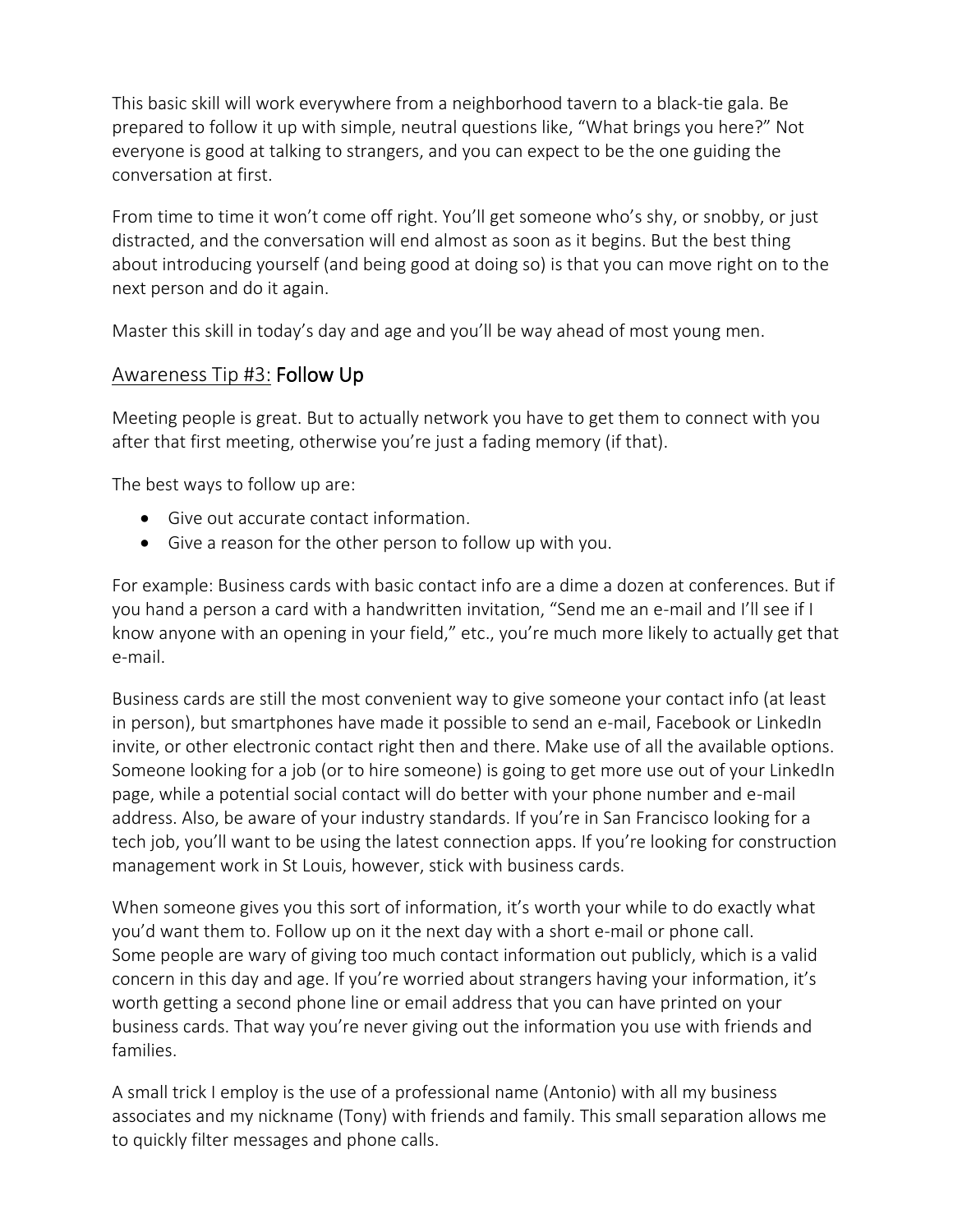# Awareness Tip #4: Maintain Your Online Presence

To begin, let me be clear here – not all of us need to be using Facebook, LinkedIn, or any of the other social networks (and most of us could do well by not being on them every single day).

Some professions just don't need online networking, and some professionals selectively choose to remain offline in order to focus on business practices that worked for them well before the invention of the internet.

That said, the first thing many of us do before contacting a stranger is search their name online to see who they are and brush up on the relevant personal details, so it can pay to create a profile on social networking sites.

There are literally hundreds of social platforms out there. I'll talk about four.

- 1. LinkedIn This is by far the social networking platform most men should be on. It's not only a place to post your resume and work experience, but also a rich source of news, business advice, and a great place to meet people before you attend networking events. Most of all, I want to stress that this is the right place for networkers because everyone on the platform understands that we're here to do business. It's not to socialize or read up on gossip, which can't be said for the others.
- 2. Facebook If you have a personal profile, keep it private and never post anything you wouldn't want a prospective boss to see. If you're starting your own business or promoting a product, Facebook offers a huge upside as it makes creating a business page simple.
- 3. Google+ This newer network is much smaller than Facebook. I put it on this list because a profile on Google+ will give you a leg up in Google search results. If you're a young artist looking to show the world your portfolio, making it easily found on Google's preferred social network is a smart move.
- 4. Twitter The network of instant information, these profiles pop up high in the search results but are best left for those looking to break into fields that actually use it. Public relations, marketing, and other media type professions might take note if you show a mastery of this tool.

# Awareness Tip #5: Accept Offline Invitations

*Get out there and physically meet people.*

If a professional contact wants to have lunch and you can spare the time, do it. If a friend has a poetry reading at the local coffee shop, go support her with an open mind. Stop by parties for at least a little while. And so on.

*However strong your online networking skills are, the best contacts are still made face-to-face.*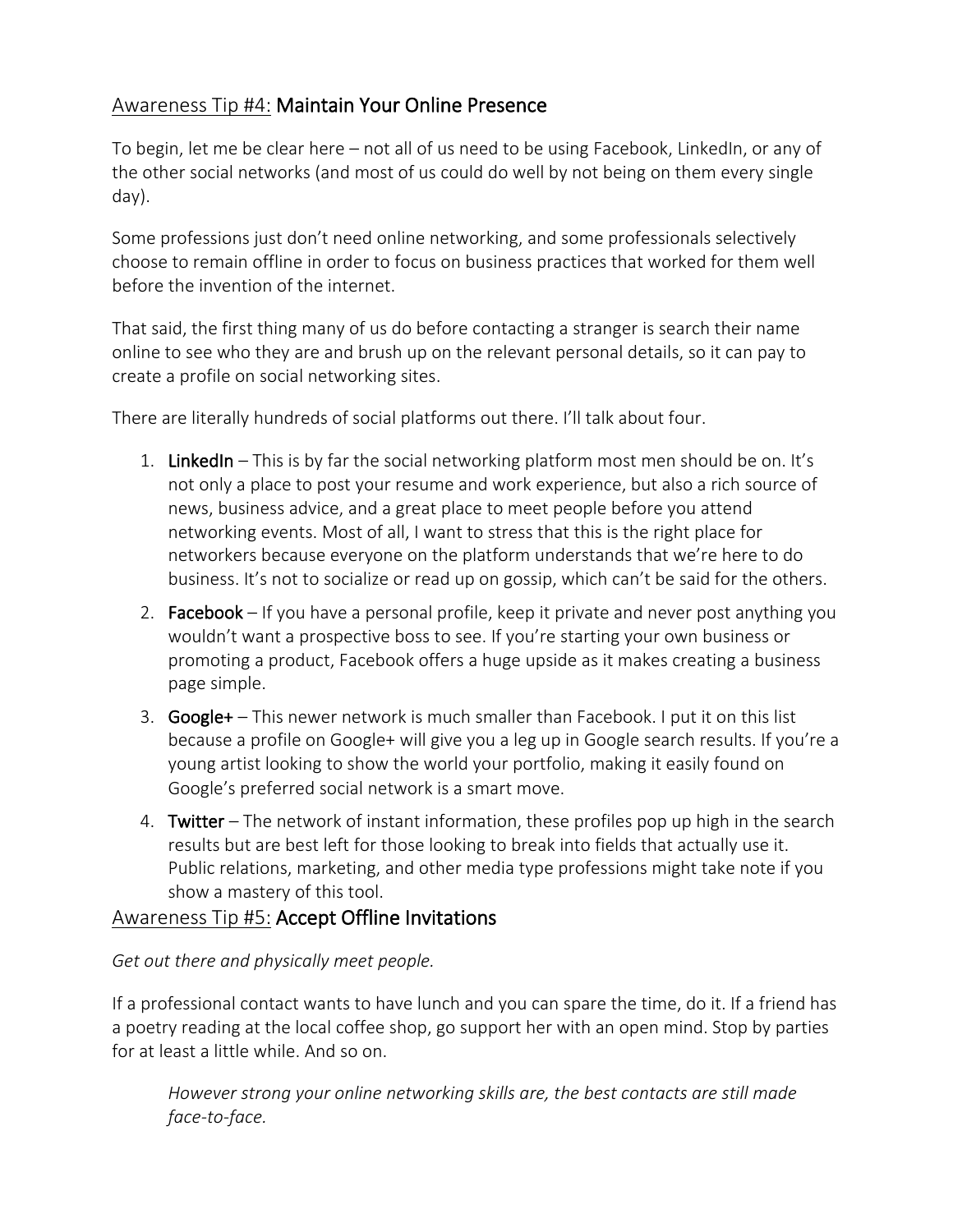Large public gatherings expose you to people who you would never find a "shared interest" with using online profiles, but who just might have opportunities for you all the same. Networking is unpredictable, and you never know who's going to turn out to be a stroke of blind luck.

# Part 2: Be Referable – The Importance of Others Being Able to Pass You Along

The power of networking isn't that you'll actually be able to pitch yourself to a prospective employer. No, the real power is that one of your connections will do it for you. Why? Because referable men are valuable men. They have a definable skill set needed by certain groups, businesses, and individuals. An F-18 technician, a .NET programmer, a distance swimming coach — each of these professionals offers value and is referable. What they offer to the marketplace is clear.

Companies pay recruiters large sums to help find them the right people. If someone in your network refers you to the perfect job opening, they have delivered value to two people in their network – you, of course, but also the employer.

But how do you become someone who is referable?

# Referable Tip #1: Be Memorable

The most important tip to being referable is to be memorable. If a person doesn't remember what you do or how you can help others in their network, they can't refer you to their friends, EVEN if they want to.

Have a tight 30-second elevator pitch about who you are and what you can offer. Also, if time permits, have an example success story to share. People remember stories, not facts and figures.

Example:

Stranger: "So Antonio, what do you do?"

Me: "Well you know how most men dress poorly?"

Stranger: "Yeah, sure."

Me: "Well I run a company that teaches men how to dress better so they can succeed in business. In fact, I just helped a young man last week from Iowa rebuild his wardrobe. He went through a round of five interviews over five days with a big consulting company in Chicago and never once had to worry about his clothing. He got the job. I like to think, in part, because he was able to focus in on what's important and not worry about looking like a kid from the cornfields."

OK – so at this point I've spoken for 30 seconds. Yet I've created a powerful and memorable image of who I am and what I do.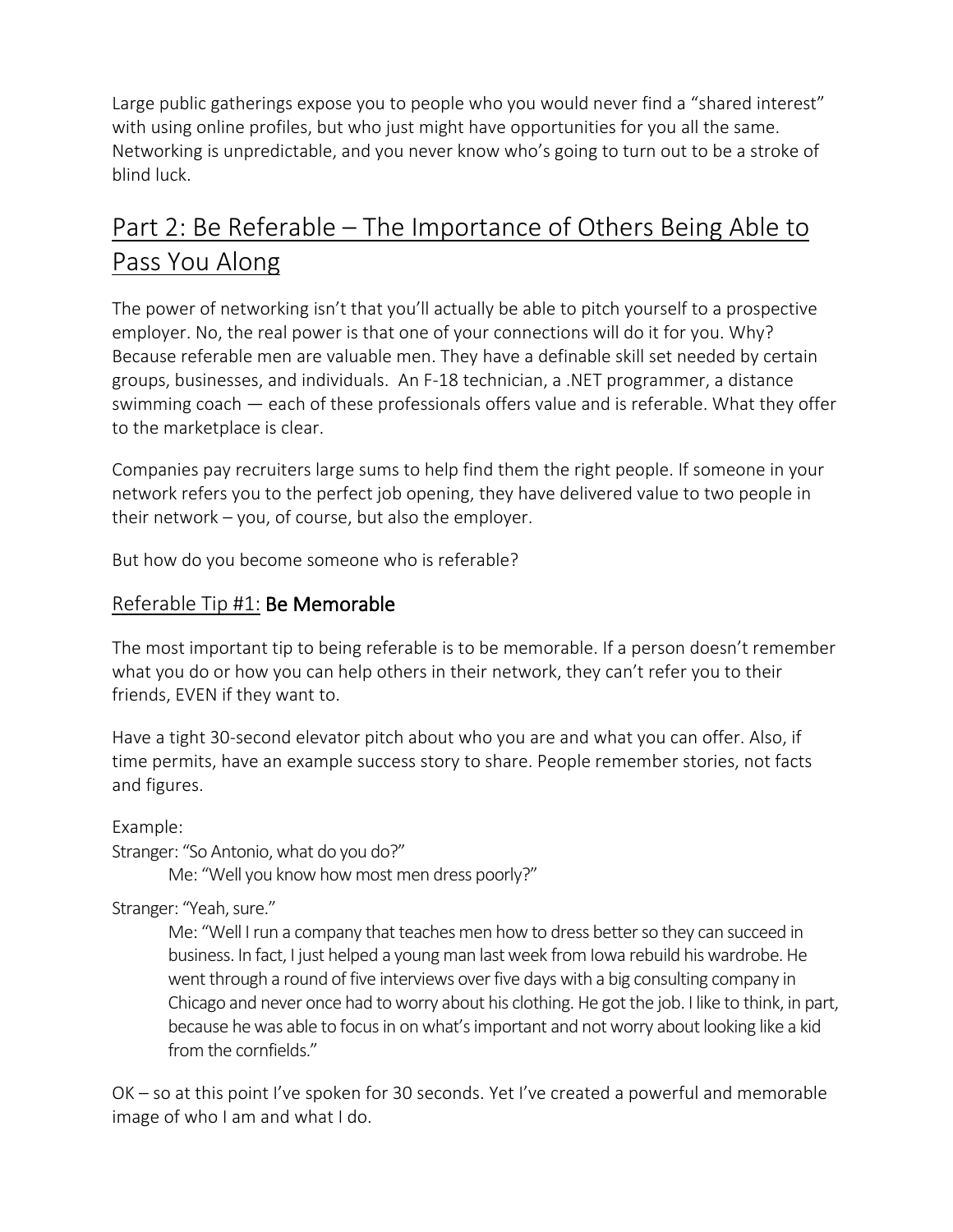The man I'm speaking with doesn't need any clothing or help dressing sharp. However, 30 minutes later he introduces me to a colleague to whom he has already repeated my story. The man I'm introduced to admits he needs to build a wardrobe – the perfect prospective client.

Be memorable, and when people find someone who needs your services, they will make the introduction.

## Referable Tip #2: Dress to Impress

Your very first impression at any face-to-face meeting is visual. Everything else comes after that.

Being well-dressed makes you seem less threatening when you approach strangers, more influential when people are evaluating your usefulness as a contact, and more attractive to potential friends or romantic interests.

You certainly don't have to go through life in a business suit, and in fact you should be actively avoiding business wear when you attend social events (unless it's called for). But upgrading from jeans and a t-shirt to slacks and a dress shirt with a sports jacket for your default "around town" outfit can make a huge difference in your networking.

## Referable Tip #3: Offer Sincere Compliments

If you admire something about someone, there's no shame in telling them. It creates a feeling of goodwill, and people want to be around people who make them feel good. The best compliments are based off a little research or close observation. Perhaps the gentleman you're speaking with is a newly hired teacher at a local junior college – congratulate him on the position and ask about the challenges he's facing as a new faculty member. Perhaps the woman to your left mentioned her book earlier in the night – point out that you admire the commitment writers have and ask her to talk about the experience of being an author.

Never lay a compliment on too thick or expand beyond a simple one-sentence compliment. Use them to break the ice and then lead into a natural conversation.

At the end of the evening, what you talked about may be forgotten. The way you made others feel, though, is remembered.

## Referable Tip #4: Listen & Show Interest

Listen to what the people you meet are saying instead of just waiting for your turn to speak. Ask intelligent questions and show a genuine interest in the conversation. This means that you stop checking your smartphone every three minutes to see if you received an email or text – it really is a sign of disrespect. Personally, I turn my phone completely off at networking events to avoid temptation.